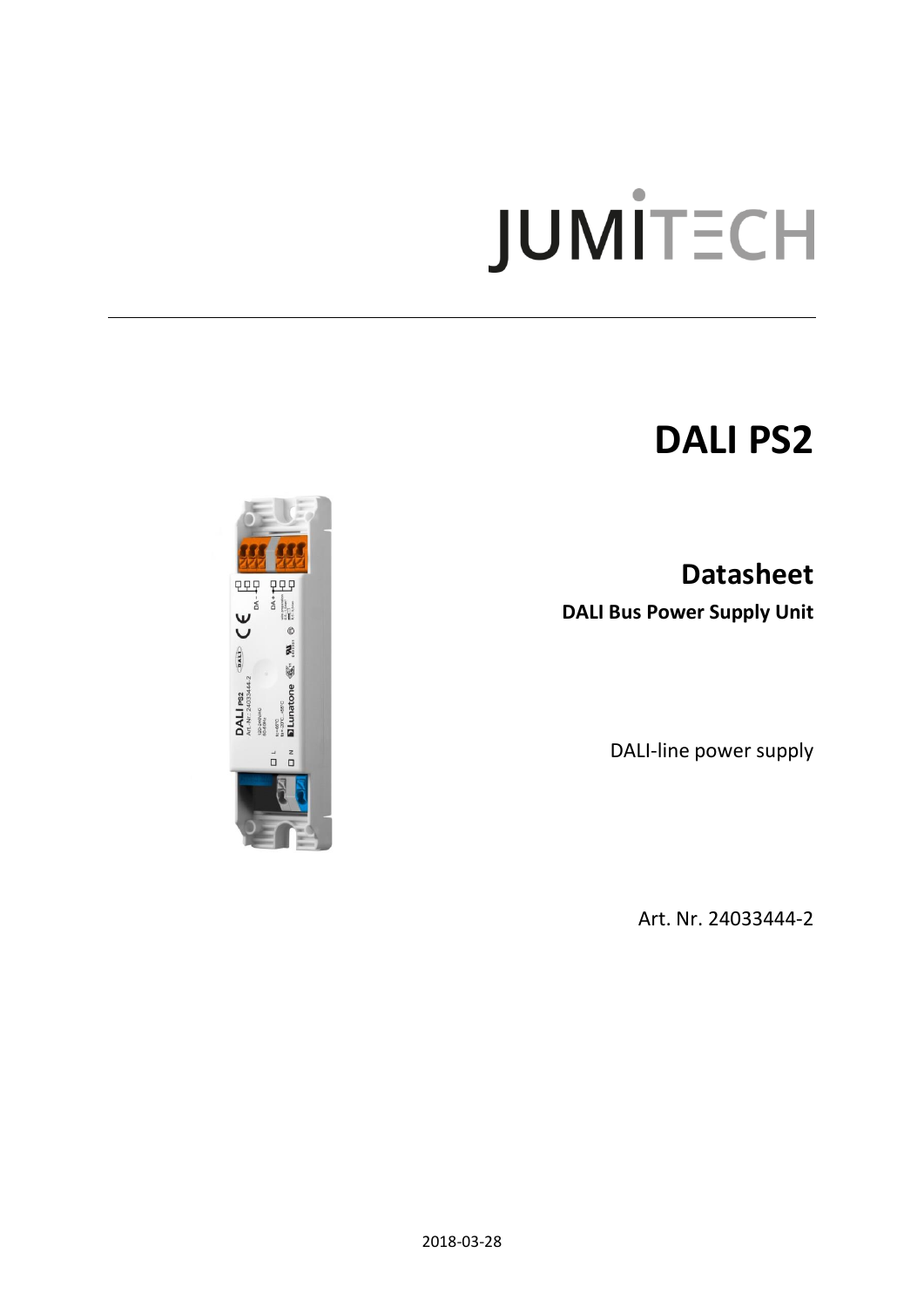# **DALI PS2** Bus Power Supply

## Overview

- DALI bus power supply unit
- guaranteed Supply Current 200mA
- maximum Supply Current 250mA
- suitable to power an entire DALI-line with 64 standard DALI ballasts
- independent electronic device for remote ceiling and integration in protection class II devices
- power supply range 110Vac ... 240Vac for worldwide use
- surge immunity up to 400V



# Specification, Characteristics

| type                                 | <b>DALI PS2</b>                |
|--------------------------------------|--------------------------------|
| article number                       | 24033444-2                     |
| input: L, N                          |                                |
| input type                           | mains power supply             |
| marking input terminals              | L, N                           |
| input voltage range                  | 110Vac  240Vac                 |
| max. input supply current            | 40mA (@110Vac), 20mA (@240Vac) |
| input supply frequency               | 50Hz / 60Hz                    |
| power consumption max.               | 5,3W                           |
| startup time                         | 250 <sub>ms</sub>              |
| output: DA+, DA-                     |                                |
| output type                          | <b>DALI Supply</b>             |
| marking output terminals             | DA+, DA-                       |
| output voltage range                 | 12Vdc  20,5Vdc                 |
| DALI supply current                  | 230mA                          |
| guaranteed DALI supply current       | 200 <sub>m</sub> A             |
| max. DALI supply current             | 250mA                          |
| open circuit proof                   | yes                            |
| short circuit proof                  | yes                            |
| insulation data:                     |                                |
| impulse voltage category             | $\mathsf{I}\mathsf{I}$         |
| pollution degree                     | 2                              |
| rated insulation voltage             | 250V                           |
| rated impulse withstanding voltage   | 4kV                            |
| insulation DALI / mains              | reinforced isolation           |
| Insulation test voltage DALI / mains | 3000V a.c.                     |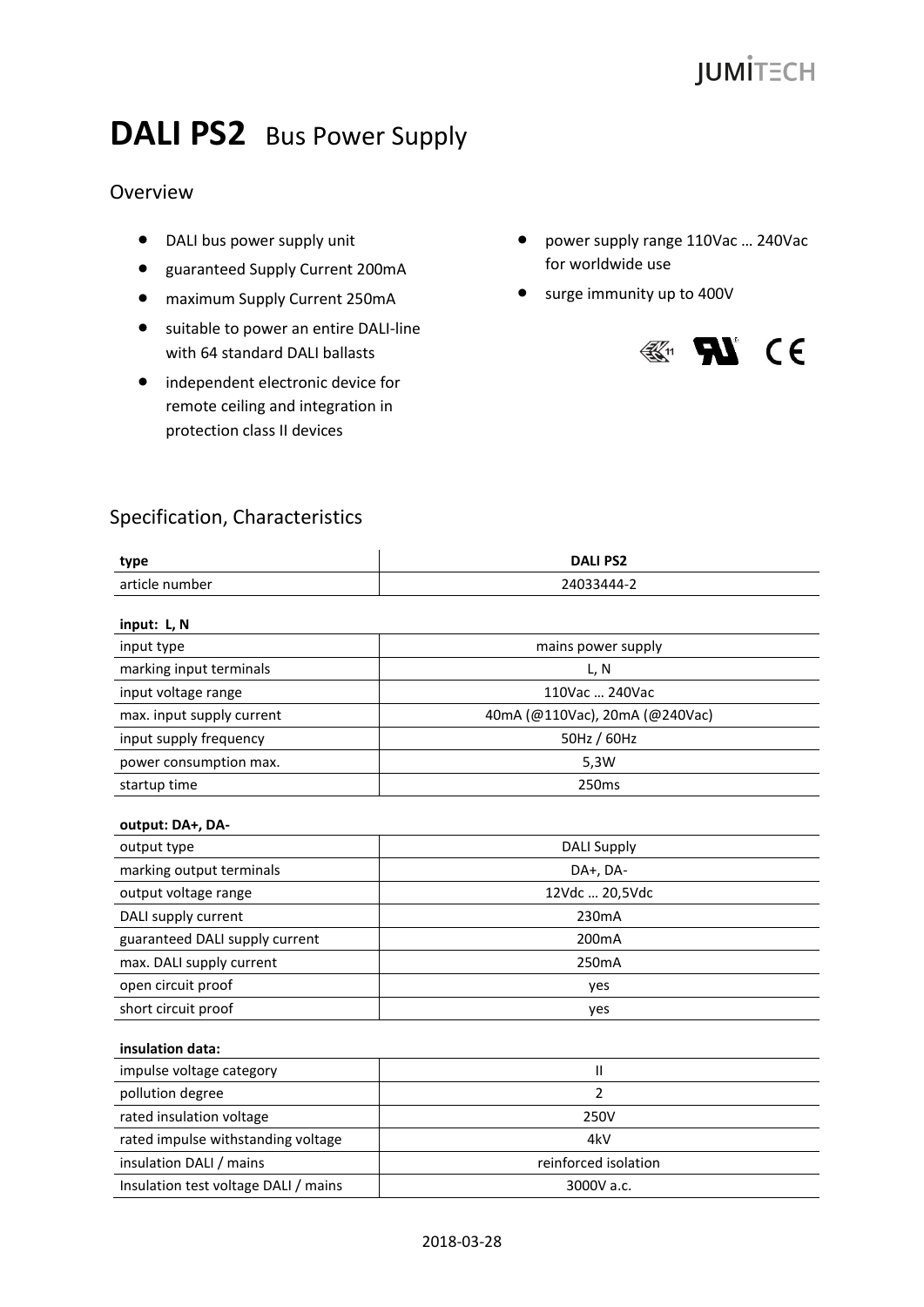#### **enviromental conditions:**

| storing and transportation temperature | -20°C  +75°C               |
|----------------------------------------|----------------------------|
| operational ambient temperature        | $-20^{\circ}$ C  +55°C $-$ |
| rel. humidity, none condensing         | 15%  90%                   |

#### **general data:**

| dimensions $(l \times w \times h)$ | $120$ mm x 30mm x 22mm                                      |
|------------------------------------|-------------------------------------------------------------|
| mounting                           | remote ceiling<br>integration in protection class II device |
| rated maximum temperature to       | $65^{\circ}$ C                                              |
| expected life time @tc             | 50.000 h                                                    |
| protection class                   | II in intended use                                          |
| protection degree housing          | <b>IP40</b>                                                 |
| protection degree terminals        | <b>IP20</b>                                                 |

#### **terminals:**

| spring terminal connector                |
|------------------------------------------|
| $0,51,5$ mm <sup>2</sup> (AWG20  AWG16)  |
| $0.5$ 1,5 mm <sup>2</sup> (AWG20  AWG16) |
| $0.251$ mm <sup>2</sup>                  |
| 8,5  9,5 mm / 0,33  0,37 inch            |
|                                          |

#### **standards:**

| DALI           | EN 62386-101          |
|----------------|-----------------------|
| <b>EMC</b>     | EN 61547              |
|                | EN50015 / IEC CISPR15 |
| safety         | EN 61347-2-11         |
|                | EN 61347-1            |
| markings       | ENEC-11, UR, CE       |
| UL file number | E495951               |
|                |                       |

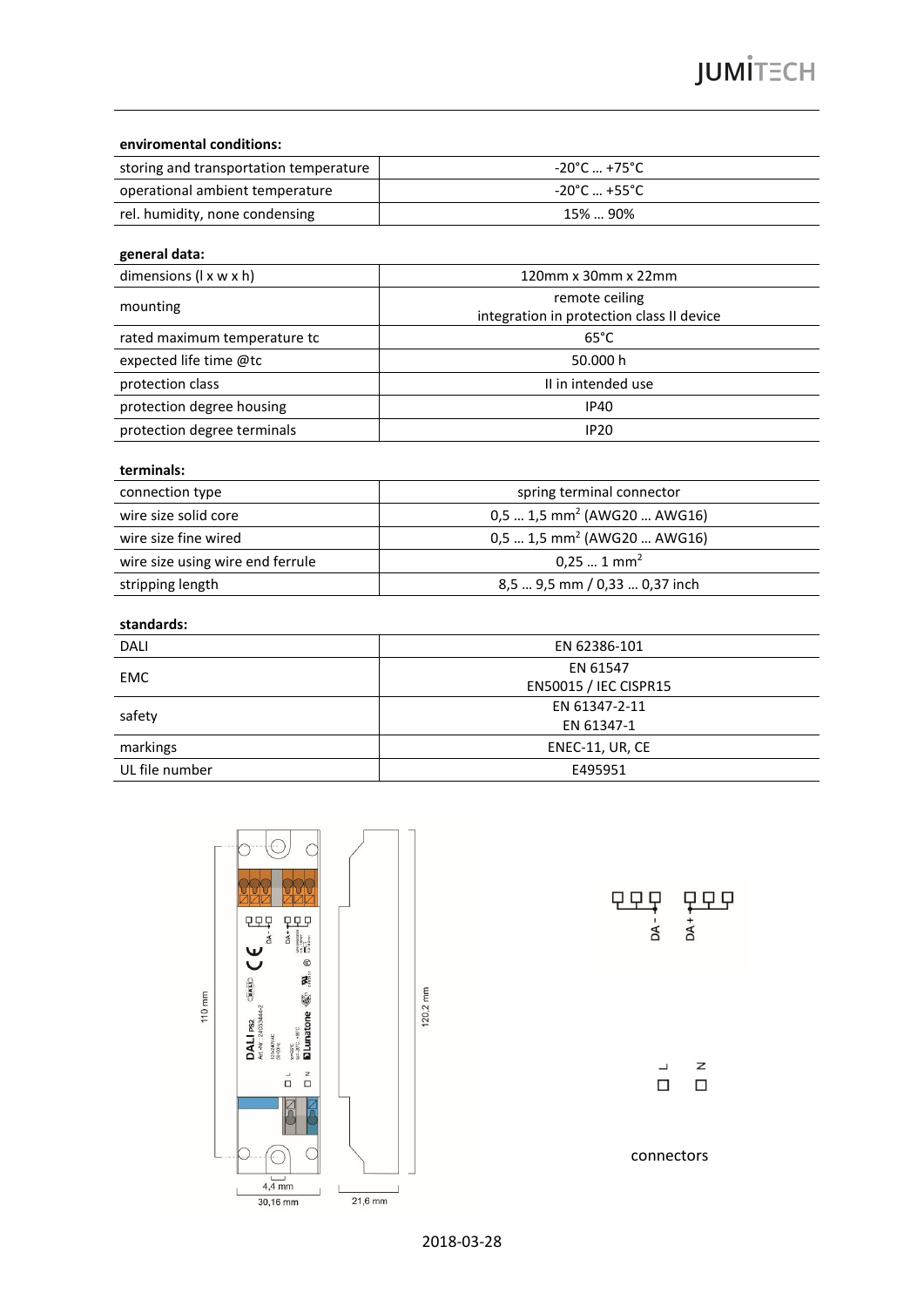

#### dimensions

### Installation

- The DALI PS2 is intended for remote installation in the ceiling or in an enclosure
- Ensure proper working cable relief for installation in protection class II equipment
- Wiring as fixed installation in a dry and clean environment
- Installation only by qualified person when no voltage is applied
- Attend regulations regarding electrical installations of national authorities
- connect power supply terminals L and N to mains voltage
- the polarity of the output voltage is marked on the housing (DA+, DA-)
- The DALI-line may be installed within the same cable or as single conductors within the same tube as mains supply
- The DALI-line must not be connected to the mains or other extra low voltage systems
- DALI-line wiring with standard low voltage installation material
- Wiring topology of the DALI-line: Line, Tree, Star



**HINT**: The DALI-signal is not classified as SELV circuit. Therefore the standards for installation in low voltage system apply.



The voltage drop on the DALI-line shall not exceed 2V.

 Don´t use standard DC power supplies on the DALI-line, since they do not meet the requirements for DALI communication



**HINT**: an improper DALI power supply can cause damage on DALI devices!



wiring diagram